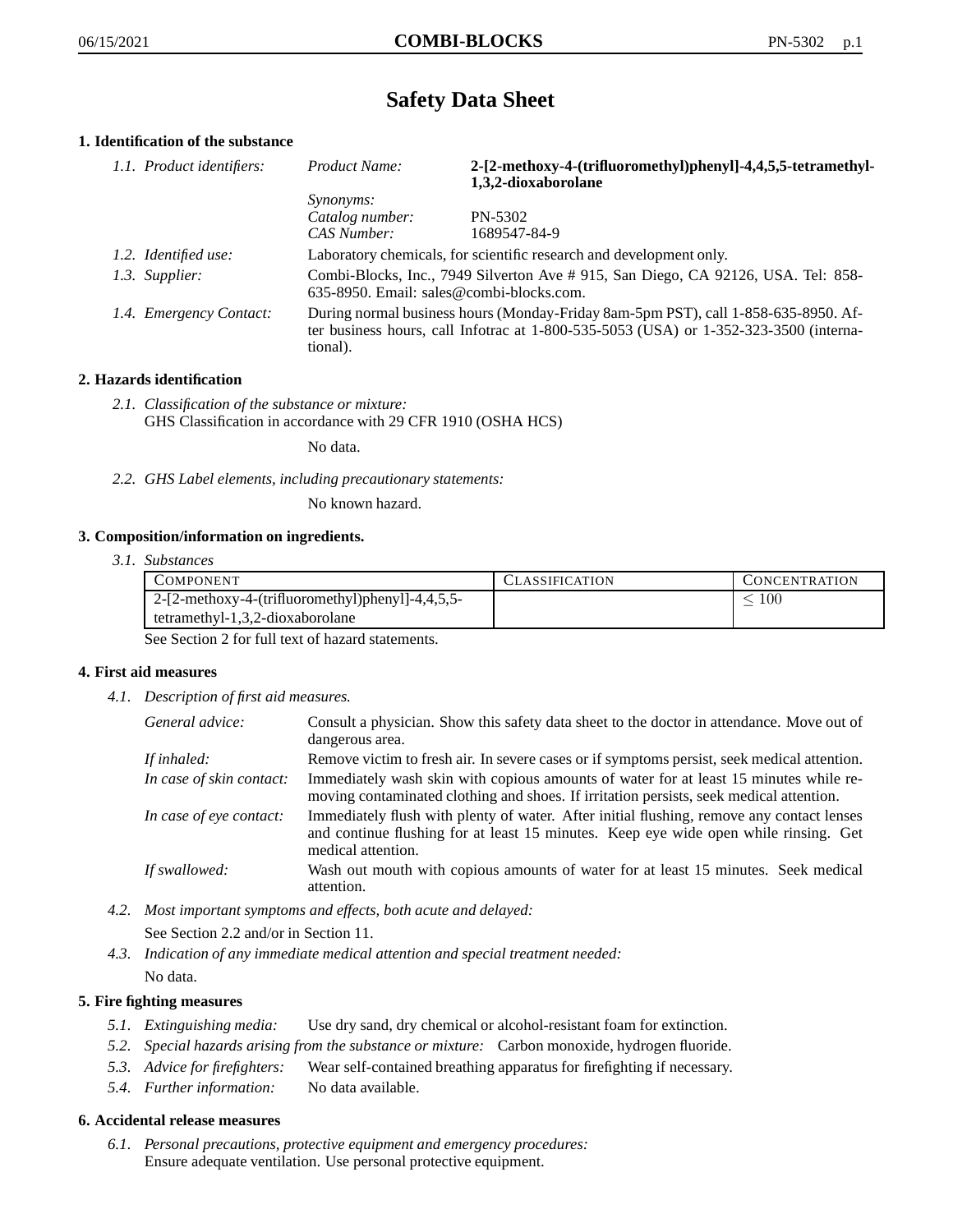- *6.2. Environmental precautions:* Should not be released into the environment. See Section 12 for additional ecological information.
- *6.3. Methods and materials for containment and cleaning up:* Sweep up or vacuum up spillage and collect in suitable container for disposal.
- *6.4. Reference to other sections:* Refer to protective measures listed in Sections 8 and 13.

# **7. Handling and storage**

- *7.1. Precautions for safe handling:* Avoid contact with skin and eyes. Avoid inhalation of vapour or mist. Keep away from sources of ignition - No smoking. Take measures to prevent the build up of electrostatic charge. For precautions see section 2.2.
- *7.2. Conditions for safe storage, including any incompatibilities:* Keep container tightly closed in a dry and well-ventilated place. Containers which are opened must be carefully resealed and kept upright to prevent leakage.
- *7.3. Specific end use(s):* Laboratory chemicals, for scientific research and development only.

# **8. Exposure Controls / Personal protection**

- *8.1. Control parameters:*
- *Components with workplace control parameters:* Contains no substances with occupational exposure limit values. *8.2. Exposure controls:*

*Appropriate engineering controls:* Ensure that eyewash stations and safety showers are close to the workstation location. Ensure adequate ventilation, especially in confined areas.

*Personal protective equipment:*

| Eye/face protection:    | Wear appropriate protective eyeglasses or chemical safety goggles as described by OSHA's<br>eye and face protection regulations in 29 CFR 1910.133 or European Standard EN166.                                                                                                                                         |
|-------------------------|------------------------------------------------------------------------------------------------------------------------------------------------------------------------------------------------------------------------------------------------------------------------------------------------------------------------|
| Skin protection:        | Handle with gloves. Gloves must be inspected prior to use. Use proper glove removal<br>technique (without touching glove's outer surface) to avoid skin contact with this product.<br>Dispose of contaminated gloves after use in accordance with applicable laws and good<br>laboratory practices. Wash and dry hands |
| <b>Body Protection:</b> | Complete suit protecting against chemicals, Flame retardant antistatic protective clothing.,<br>The type of protective equipment must be selected according to the concentration and<br>amount of the dangerous substance at the specific workplace.                                                                   |
| Respiratory protection: |                                                                                                                                                                                                                                                                                                                        |

Control of environmental exposure: Prevent further leakage or spillage if safe to do so. Do not let product enter drains.

## **9. Physical and chemical properties**

*9.1. Information on basic physical and chemical properties*

| (a)      | Appearance:                                   | No data  |
|----------|-----------------------------------------------|----------|
| (b)      | Odour:                                        | No data  |
| (c)      | Odour Threshold:                              | No data  |
| (d)      | pH:                                           | No data  |
| (e)      | Melting point/freezing point:                 | No date. |
| (f)      | Initial boiling point and boiling range:      | No data  |
| (g)      | Flash point:                                  | No data  |
| (h)      | Evaporatoin rate:                             | No data  |
| (i)      | Flammability (solid, gas):                    | No data  |
| (j)      | Upper/lower flammability or explosive limits: | No data  |
| $\rm(k)$ | Vapour pressure:                              | No data  |
| (1)      | Vapour density:                               | No data  |
| (m)      | Relative density:                             | No data  |
| (n)      | Water solubility:                             | No data  |
| $\circ$  | Partition coefficient: n-octanol/water:       | No data  |
| (p)      | Auto-ignition:                                | No data  |
| (q)      | Decomposition temperature:                    | No data  |
| (r)      | Viscosity:                                    | No data  |
| (s)      | Explosive properties:                         | No data  |
| (t)      | Oxidizing properties:                         | No data  |